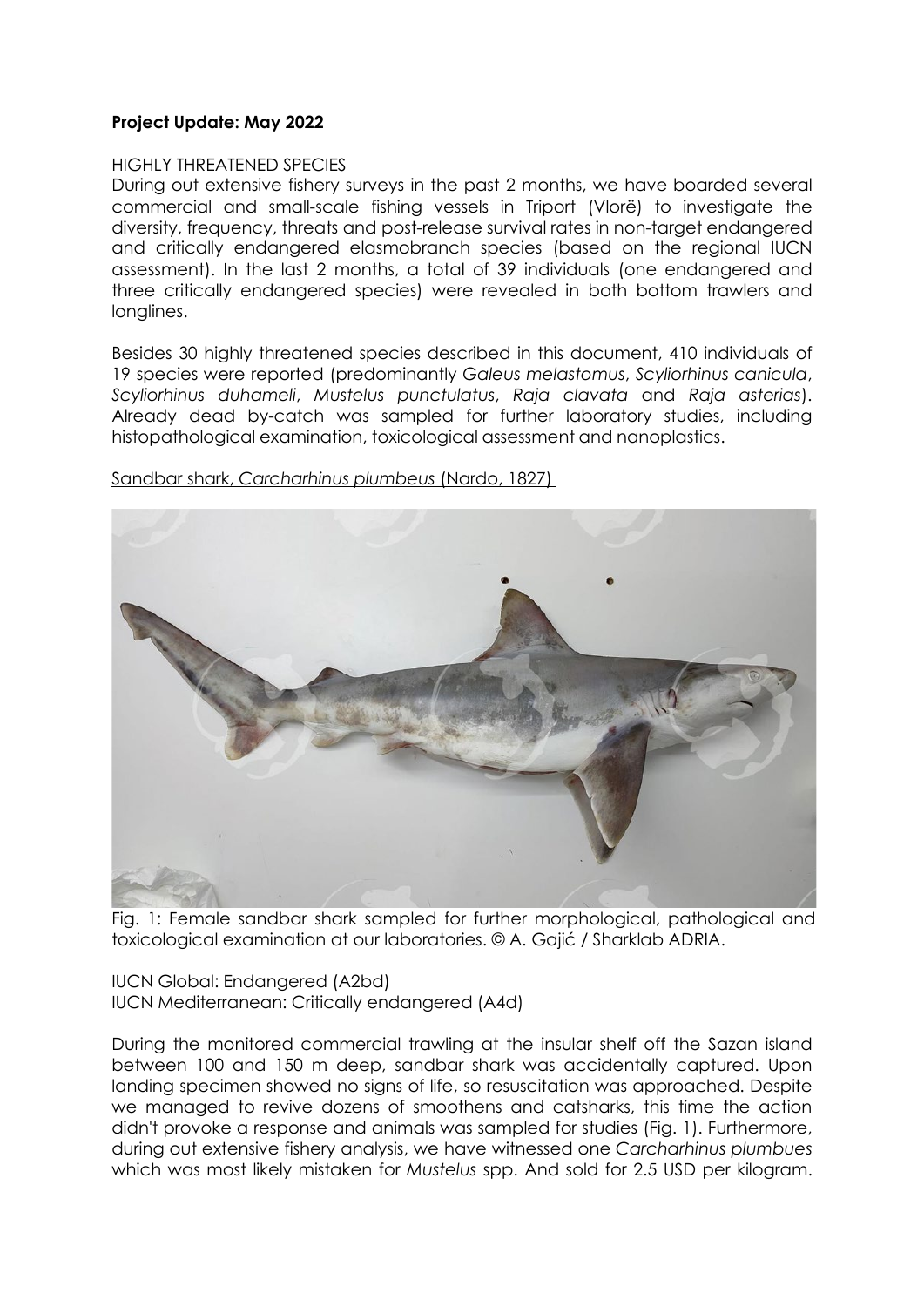Conducted research is to be published in one paper, while we continue to investigate the occurrence of the species.



Shortfin mako shark, Isurus oxyrinchus Rafinesque, 1810

Fig. 2: Young-of-the-year shortfin mako shark (Isurus oxyrinchus) discarded dead by local fisherman in Vlorë County, southern Albania. © A. Gajić / Sharklab ADRIA.

IUCN Global: Endangered (A2bd) IUCN Mediterranean: Critically endangered (A2bd)

During our study, we have sampled one and observed two shortfin mako sharks (*Isurus oxyrinchus*) Fig. 2 of which two young-of-the-year (YOY) and one adult female. All individuals were caught by bottom longlines between 100 and 400 m deep. While our team managed to save large female and one YOY, another one was already dead upon the landing and was sampled for further pathological, toxicological and parasitological studies. Observed individuals were recorded in the southern Albania, between Himarë and Spille village. Studies on mako sharks are still in progress, and one paper is anticipated to be published concerning the original findings and observations.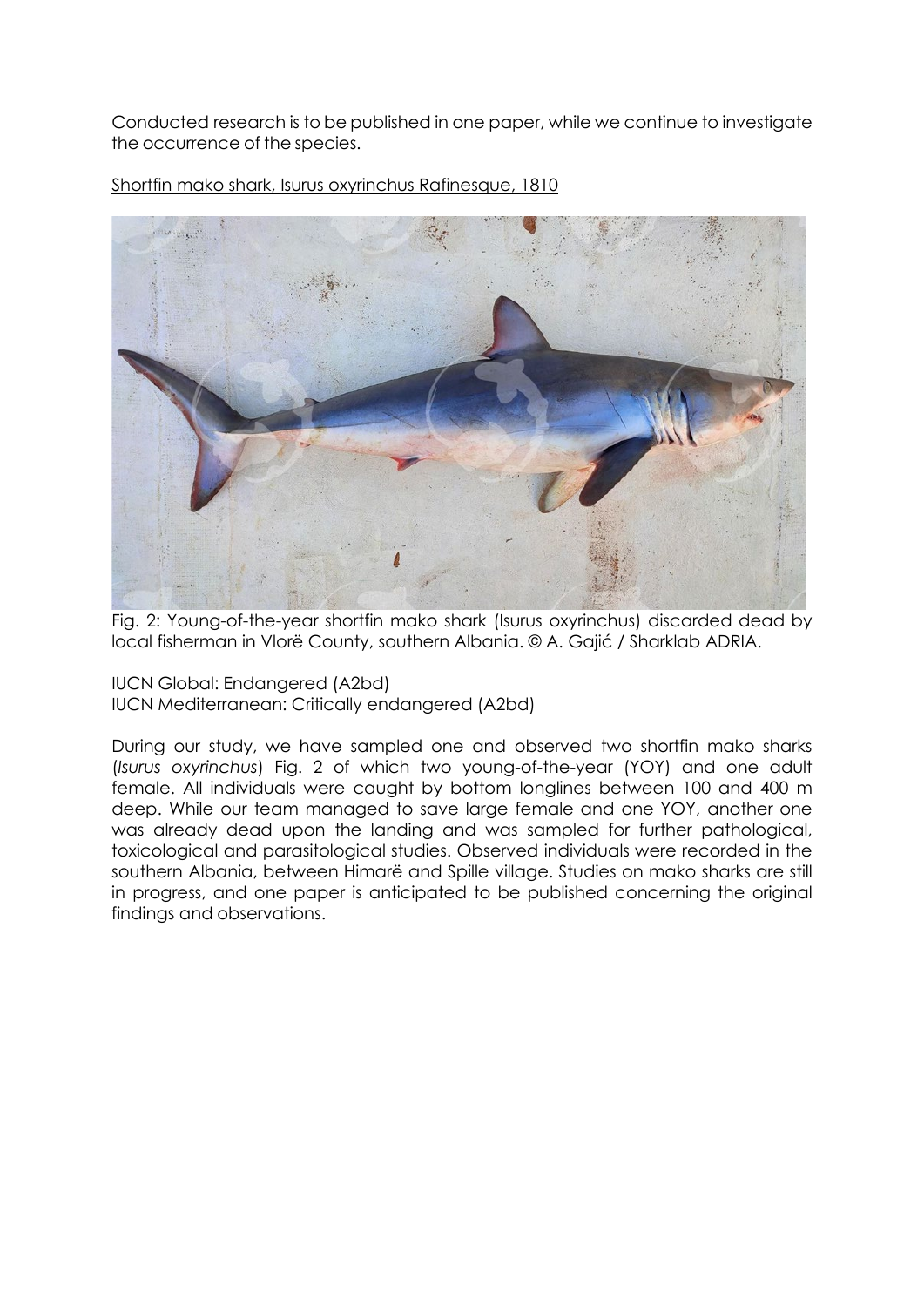Sandy ray, *Leucoraja circularis* (Couch, 1838)



Fig 3: Subadult female Leucoraja circularis (Couch, 1838), caught by bottom longline at the depth between 330 and 370 m, outside the Karaburun peninsula, Vlorë County, Albania. © A. Gajić.

IUCN Global: Endangered (A2bcd) IUCN Mediterranean: Critically endangered (A2bcd)

During the studied period, only one subadult female (Fig. 3) of *Leucoraja circularis*  was observed. The individual was caught by bottom longline about 3 nm off the Karaburun peninsula at the depth between 330 and 370 m. Local fisherman has successfully recognised the species after our workshops and further reported and kept the sample for additional studies. This indicates the importance of the fisherman engagement and empowerment of citizen science, as well as the success of our workshops. Data on the species is to be published along with several other rare deep-sea skates.